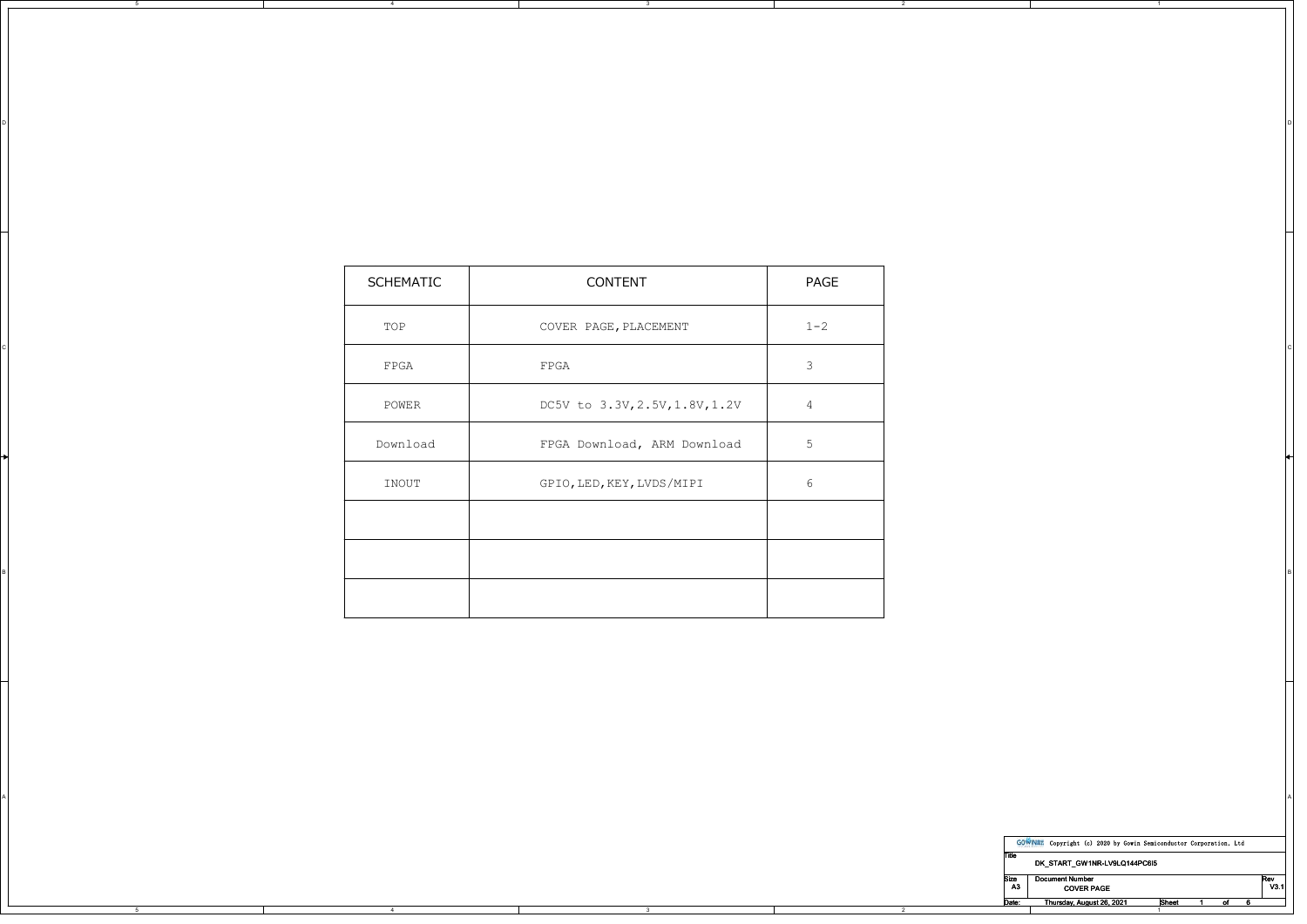

2

1

Date: Thursday, August 26, 2021 Sheet 2 of 6

3

5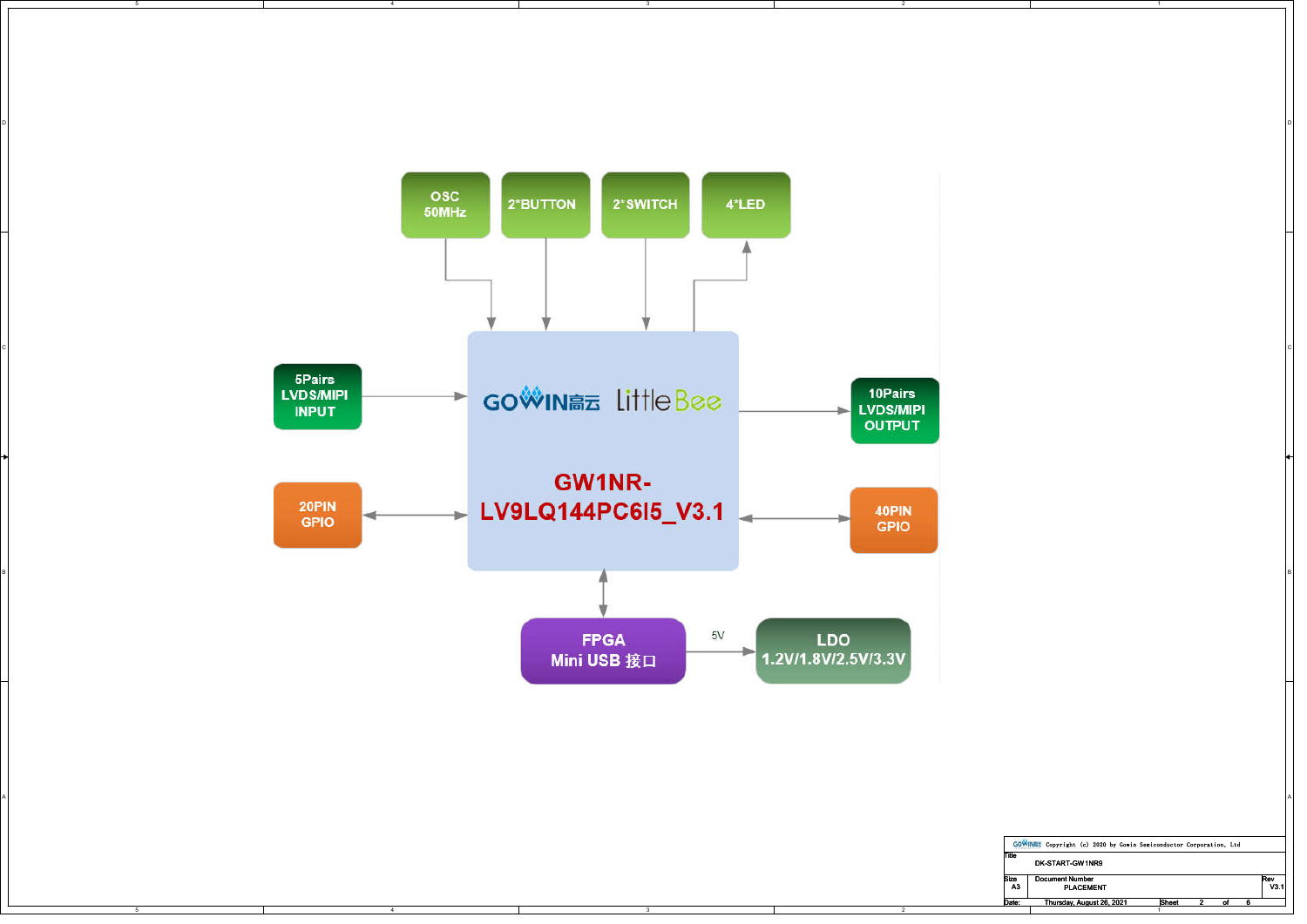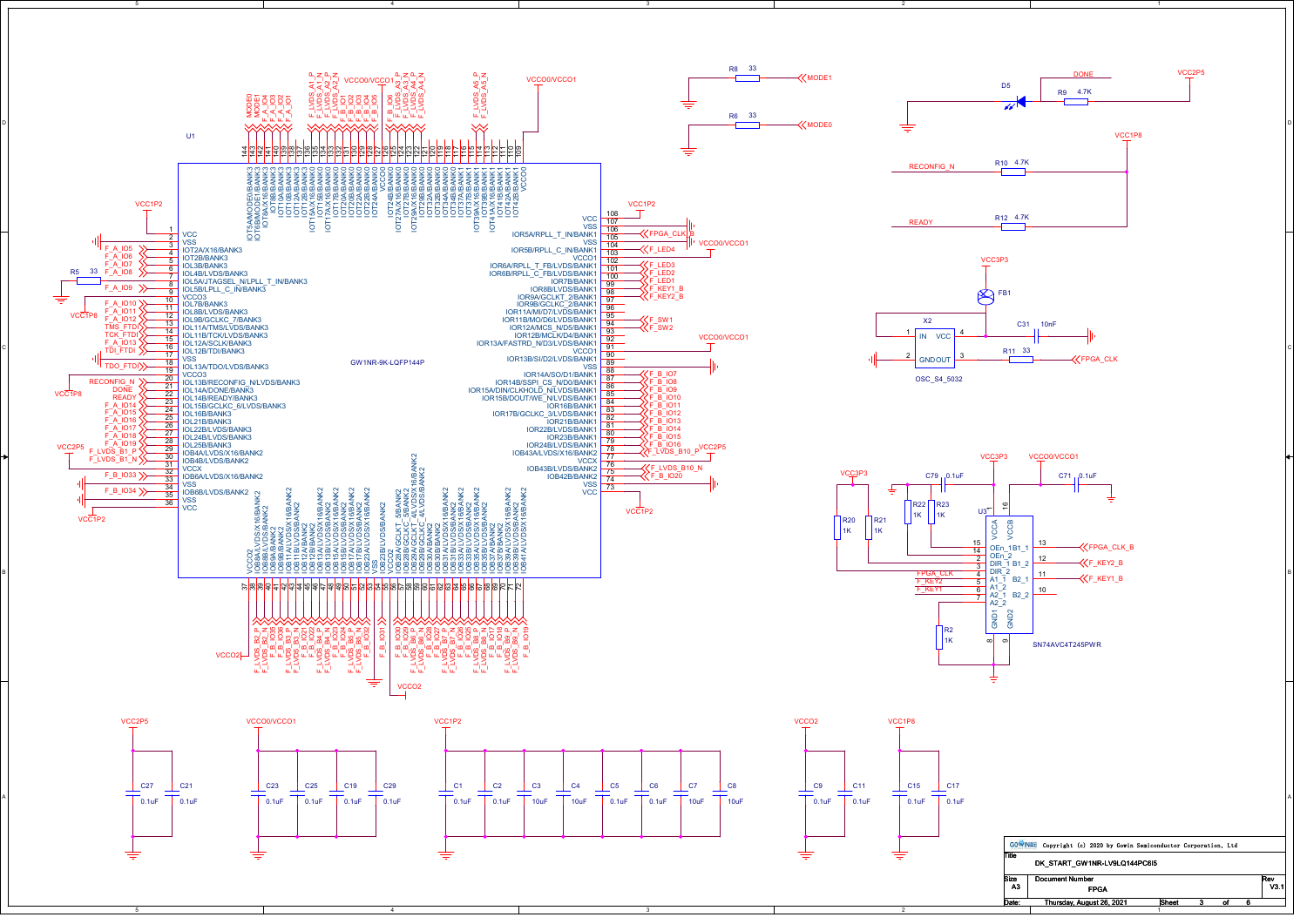









5



3

A POSTAGE AND THE CONTRACTOR OF A CONTRACTOR CONTRACTOR OF A CONTRACTOR OF A CONTRACTOR OF A CONTRACTOR OF A CO

3

on a construction of the construction of the construction of the construction of the construction of the construction of the construction of the construction of the construction of the construction of the construction of t

CIL AND A CONTROL CONTROL CONTROL CONTROL CONTROL CONTROL CONTROL CONTROL CONTROL CONTROL CONTROL CONTROL CONTROL CONTROL CONTROL CONTROL CONTROL CONTROL CONTROL CONTROL CONTROL CONTROL CONTROL CONTROL CONTROL CONTROL CONT



2

|            | GOWINEE Copyright (c) 2020 by Gowin Semiconductor Corporation, Ltd |  |  |  |  |  |
|------------|--------------------------------------------------------------------|--|--|--|--|--|
| Title      | DK START GW1NR-LV9LQ144PC6I5                                       |  |  |  |  |  |
| Size<br>А3 | <b>Document Number</b><br>5V to 3.3V.2.5V.1.8V.1.2V                |  |  |  |  |  |
| Date:      | <b>Sheet</b><br>Thursday, August 26, 2021                          |  |  |  |  |  |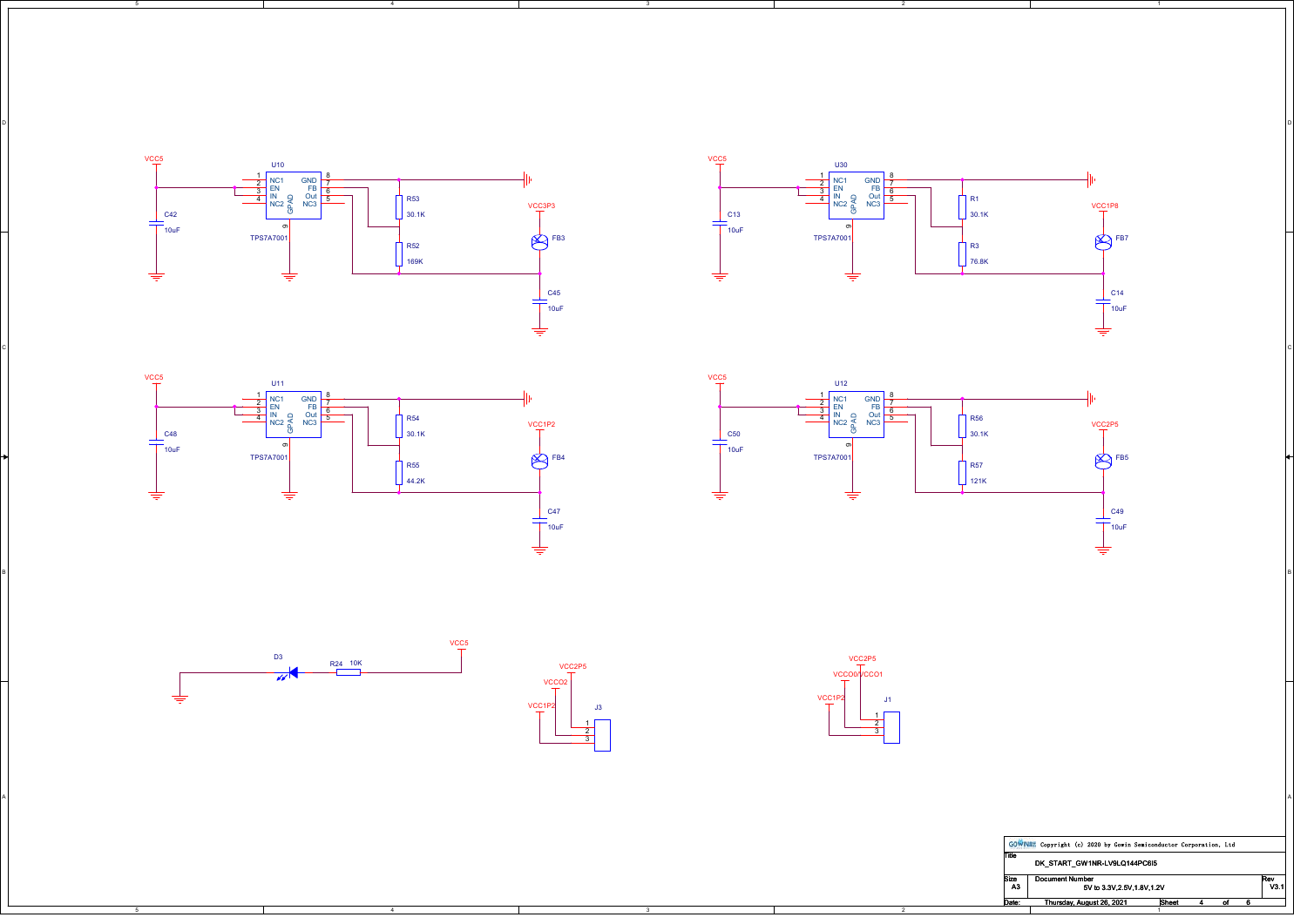

on a construction of the construction of the construction of the construction of the construction of the construction of the construction of the construction of the construction of the construction of the construction of t

3

A POSTAGE AND THE CONTRACTOR OF A CONTRACTOR CONTRACTOR OF A CONTRACTOR OF A CONTRACTOR OF A CONTRACTOR OF A CO

4

5